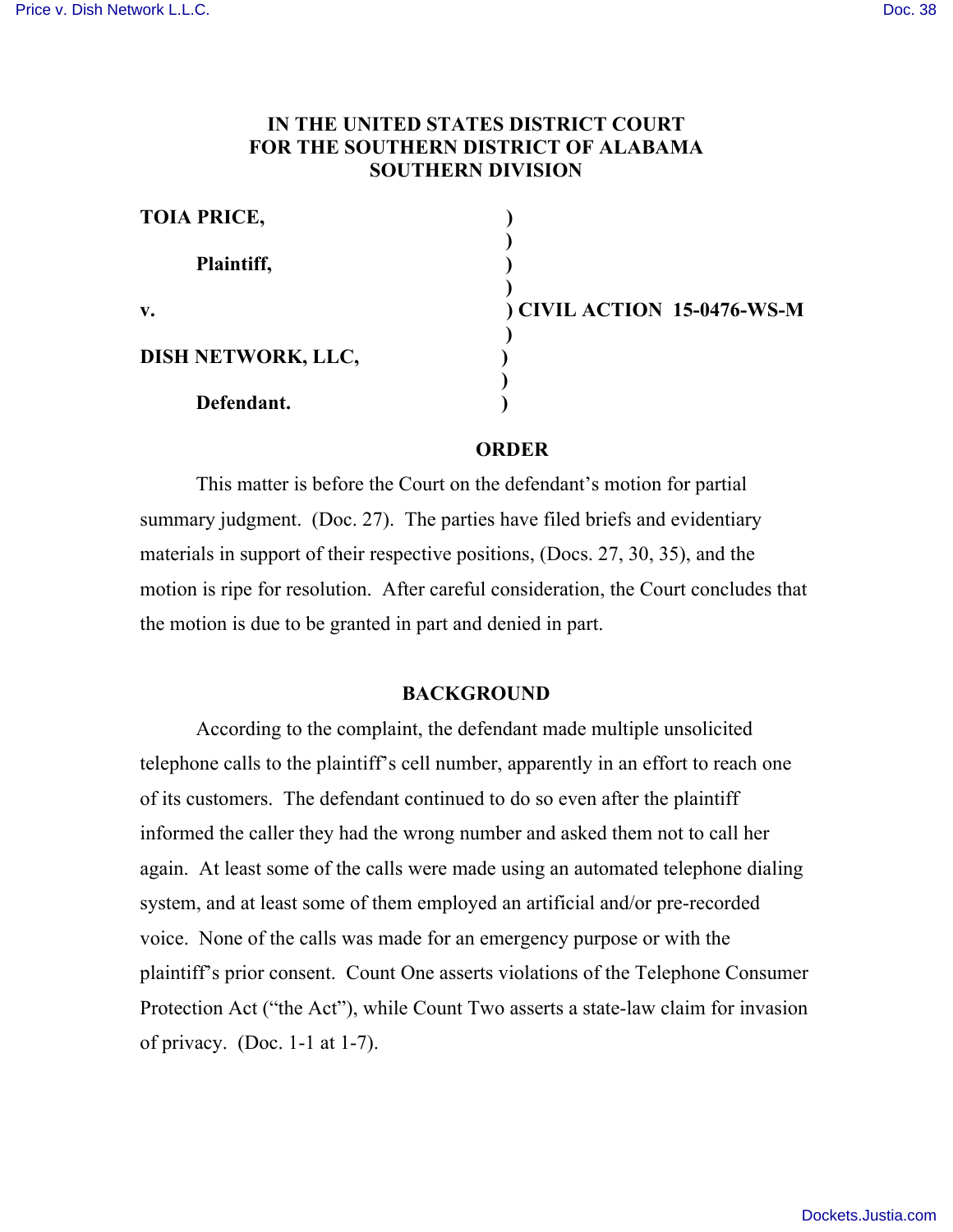The parties agree there is a universe of fourteen specific calls potentially involved in this lawsuit. (Doc. 27 at 5-6; Doc. 30 at 1-2). The plaintiff agrees with the defendant that summary judgment should be granted in favor of the defendant on Count Two. (*Id*. at 8). The plaintiff also agrees with the defendant that summary judgment should be granted in favor of the defendant on Count One with respect to calls 1, 3 and 7 through 14. (*Id*. at 2, 8). Thus, only calls 2, 4, 5 and 6 remain. The defendant seeks summary judgment with respect to calls 2, 4 and 5, but not call 6. (Doc. 27 at 4).

#### **DISCUSSION**

Summary judgment should be granted only if "there is no genuine dispute as to any material fact and the movant is entitled to judgment as a matter of law." Fed. R. Civ. P. 56(a). The party seeking summary judgment bears "the initial burden to show the district court, by reference to materials on file, that there are no genuine issues of material fact that should be decided at trial." *Clark v. Coats & Clark, Inc.*, 929 F.2d 604, 608 (11<sup>th</sup> Cir. 1991). The moving party may meet its burden in either of two ways: (1) by "negating an element of the non-moving party's claim"; or (2) by "point[ing] to materials on file that demonstrate that the party bearing the burden of proof at trial will not be able to meet that burden." *Id*. "Even after *Celotex* it is never enough simply to state that the non-moving party cannot meet its burden at trial." *Id*.; *accord Mullins v. Crowell*, 228 F.3d 1305, 1313 (11th Cir. 2000); *Sammons v. Taylor*, 967 F.2d 1533, 1538 (11th Cir. 1992).

"If the party moving for summary judgment fails to discharge the initial burden, then the motion must be denied and the court need not consider what, if any, showing the non-movant has made." *Fitzpatrick v. City of Atlanta*, 2 F.3d 1112, 1116 (11th Cir. 1993); *accord Mullins*, 228 F.3d at 1313; *Clark*, 929 F.2d at 608.

"If, however, the movant carries the initial summary judgment burden ..., the responsibility then devolves upon the non-movant to show the existence of a

2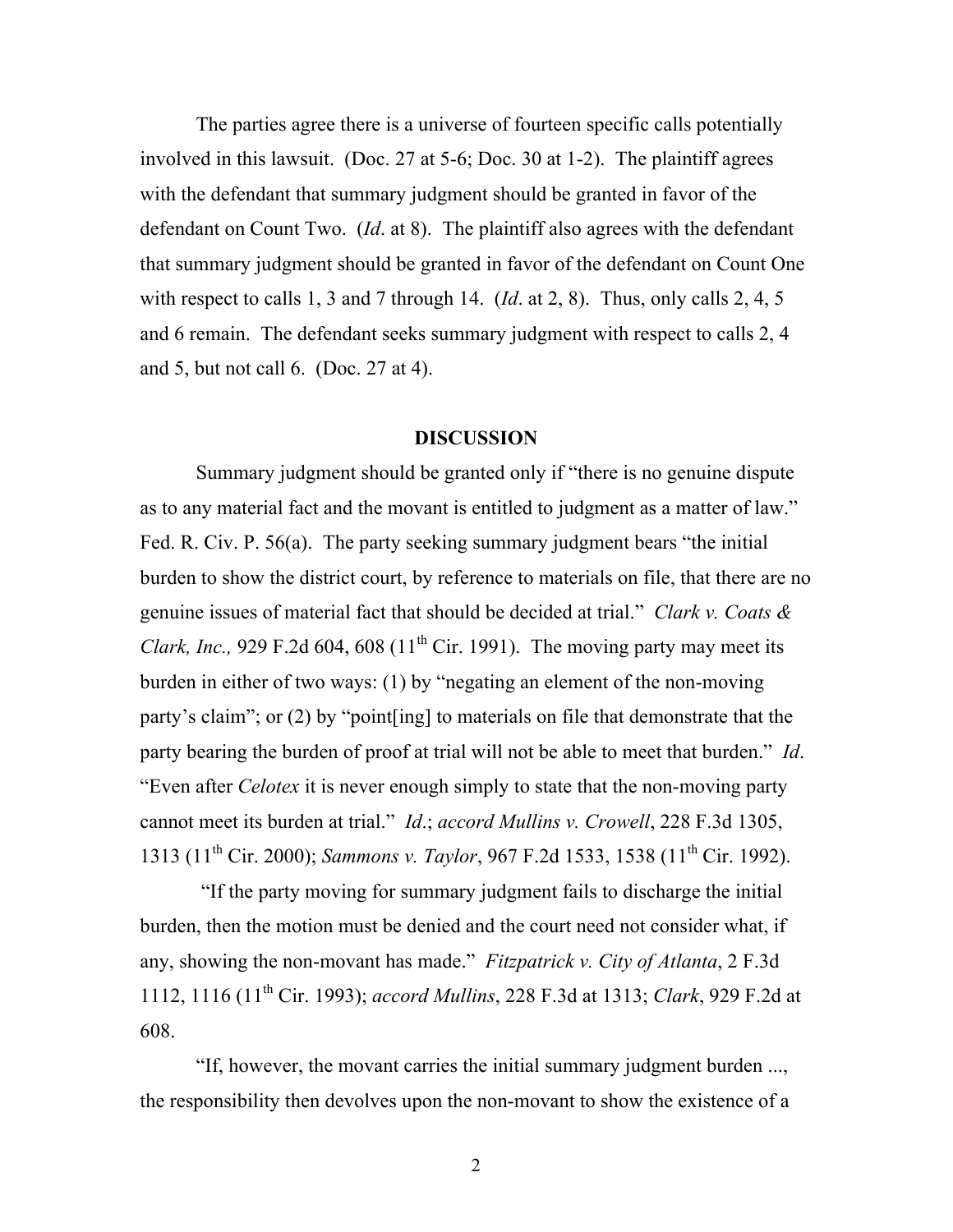genuine issue of material fact." *Fitzpatrick*, 2 F.3d at 1116. "If the nonmoving party fails to make 'a sufficient showing on an essential element of her case with respect to which she has the burden of proof,' the moving party is entitled to summary judgment." *Clark*, 929 F.2d at 608 (quoting *Celotex Corp. v. Catrett*, 477 U.S. 317 (1986)) (footnote omitted); *see also* Fed. R. Civ. P. 56(e)(2) ("If a party fails to properly support an assertion of fact or fails to properly address another party's assertion of fact as required by Rule 56(c), the court may … consider the fact undisputed for purposes of the motion ….").

In deciding a motion for summary judgment, "[t]he evidence, and all reasonable inferences, must be viewed in the light most favorable to the nonmovant …." *McCormick v. City of Fort Lauderdale*, 333 F.3d 1234, 1243  $(11^{th}$  Cir. 2003).

There is no burden on the Court to identify unreferenced evidence supporting a party's position.<sup>1</sup> Accordingly, the Court limits its review to the exhibits, and to the specific portions of the exhibits, to which the parties have expressly cited. Likewise, "[t]here is no burden upon the district court to distill every potential argument that could be made based upon the materials before it on summary judgment," *Resolution Trust Corp. v. Dunmar Corp*., 43 F.3d 587, 599  $(11<sup>th</sup> Cir. 1995)$ , and the Court accordingly limits its review to those arguments the parties have expressly advanced.

<sup>&</sup>lt;sup>1</sup> Fed. R. Civ. P. 56(c)(3) ("The court need consider only the cited materials, but it may consider other materials in the record."); *accord Adler v. Wal-Mart Stores, Inc*., 144 F.3d 664, 672 ( $10^{th}$  Cir. 1998) ("The district court has discretion to go beyond the referenced portions of these [summary judgment] materials, but is not required to do so."). "[A]ppellate judges are not like pigs, hunting for truffles buried in briefs," and "[l]ikewise, district court judges are not required to ferret out delectable facts buried in a massive record …." *Chavez v. Secretary, Florida Department of Corrections*, 647 F.3d 1057, 1061  $(11<sup>th</sup>$  Cir. 2011) (internal quotes omitted).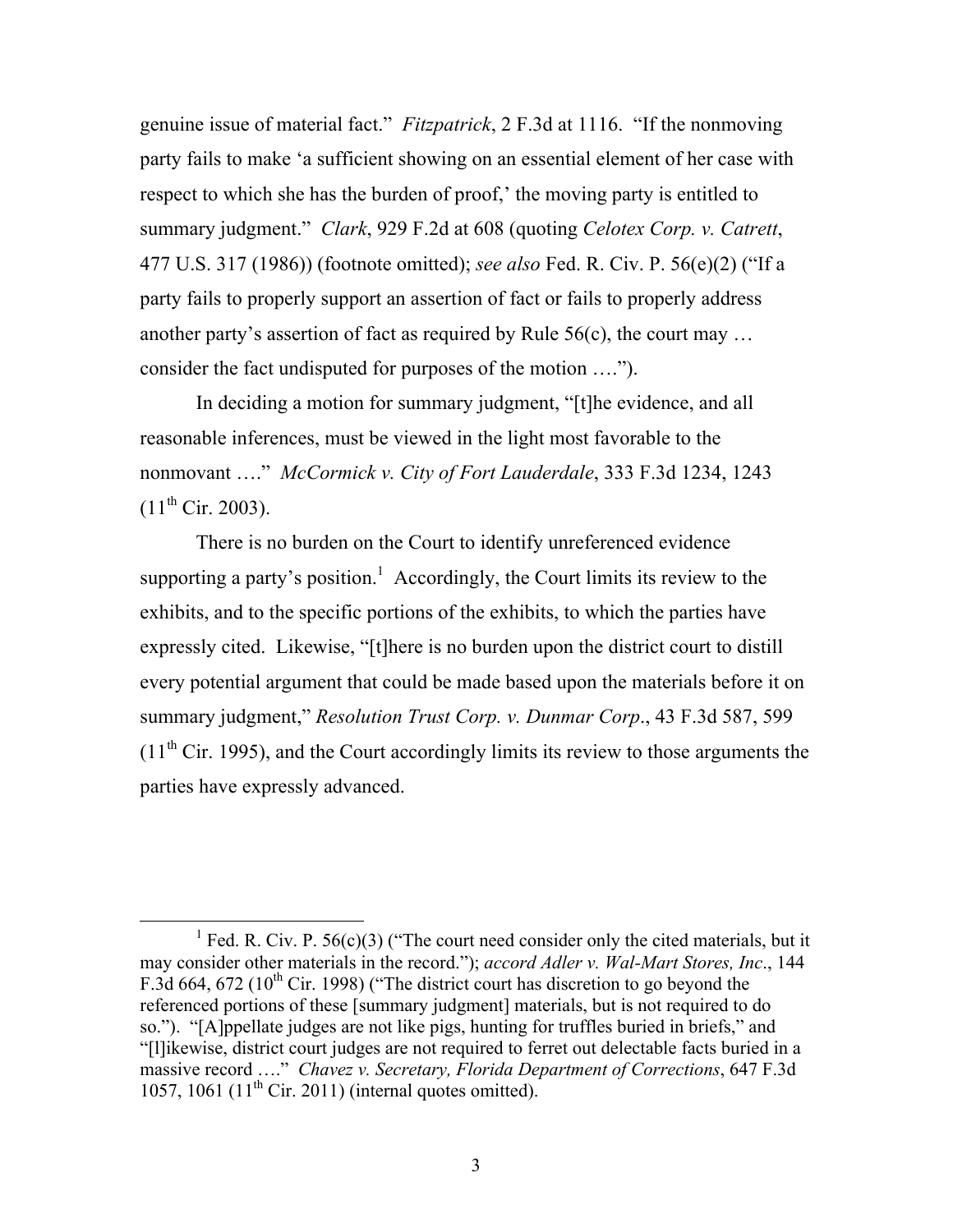### **I. Liability.**

"It shall be unlawful for any person within the United States … to make any call (other than a call made for emergency purposes or with the prior express consent of the called party) using any automatic telephone dialing system or an artificial or prerecorded voice … to any telephone number assigned to a … cellular telephone service ...." 47 U.S.C.  $\S 227(b)(1)(A)(iii)$ . Count One is based on alleged violations of this provision. (Doc. 1-1 at 5).

The defendant argues that calls 2, 4 and 5 were not made using an automatic telephone dialing system ("ATDS"), an artificial voice, or a prerecorded voice. The plaintiff counters that these calls were made using an ATDS.<sup>2</sup>

"The term 'automatic telephone dialing system' means equipment which has the capacity  $-(A)$  to store or produce telephone numbers to be called, using a random or sequential number generator; and (B) to dial such numbers." 47 U.S.C.  $§$  227(a)(1). The defendant asserts that the equipment it uses does not have this capacity. (Doc. 27 at 9, 15). Its evidence in support of this proposition is confined to a single, conclusory sentence from the affidavit of its business operations manager: "The Cisco Dialer does not have the capacity to store or produce telephone numbers to be called, using a random or sequential number generator." (Doc. 27-2 at 3). As the defendant's own authority states, such an *ipse dixit* is inadequate as a matter of law. *See Dominguez v. Yahoo, Inc.*, 629 Fed. Appx. 369,  $373$  ( $3<sup>rd</sup>$  Cir. 2015) (expert's affidavit testimony that the equipment "did not have the capacity to store or produce numbers to be called, using a random or sequential number generator, and to call those numbers," was only a "restating of the

 $2$  It appears to be uncontroverted that the system employed by the defendant does not use an artificial voice. (Doc. 27 at 9). It also appears to be uncontroverted that the system would or could use a prerecorded voice but that this feature was activated only when a call was answered by a human voice. (*Id*. at 9-10, 15). As to calls 2, 4 and 5, there was no answer and thus no use of a prerecorded voice. (*Id*. at 7, 10, 15). The Court assumes this is why the plaintiff relies solely on the ATDS angle in opposing summary judgment as to these calls.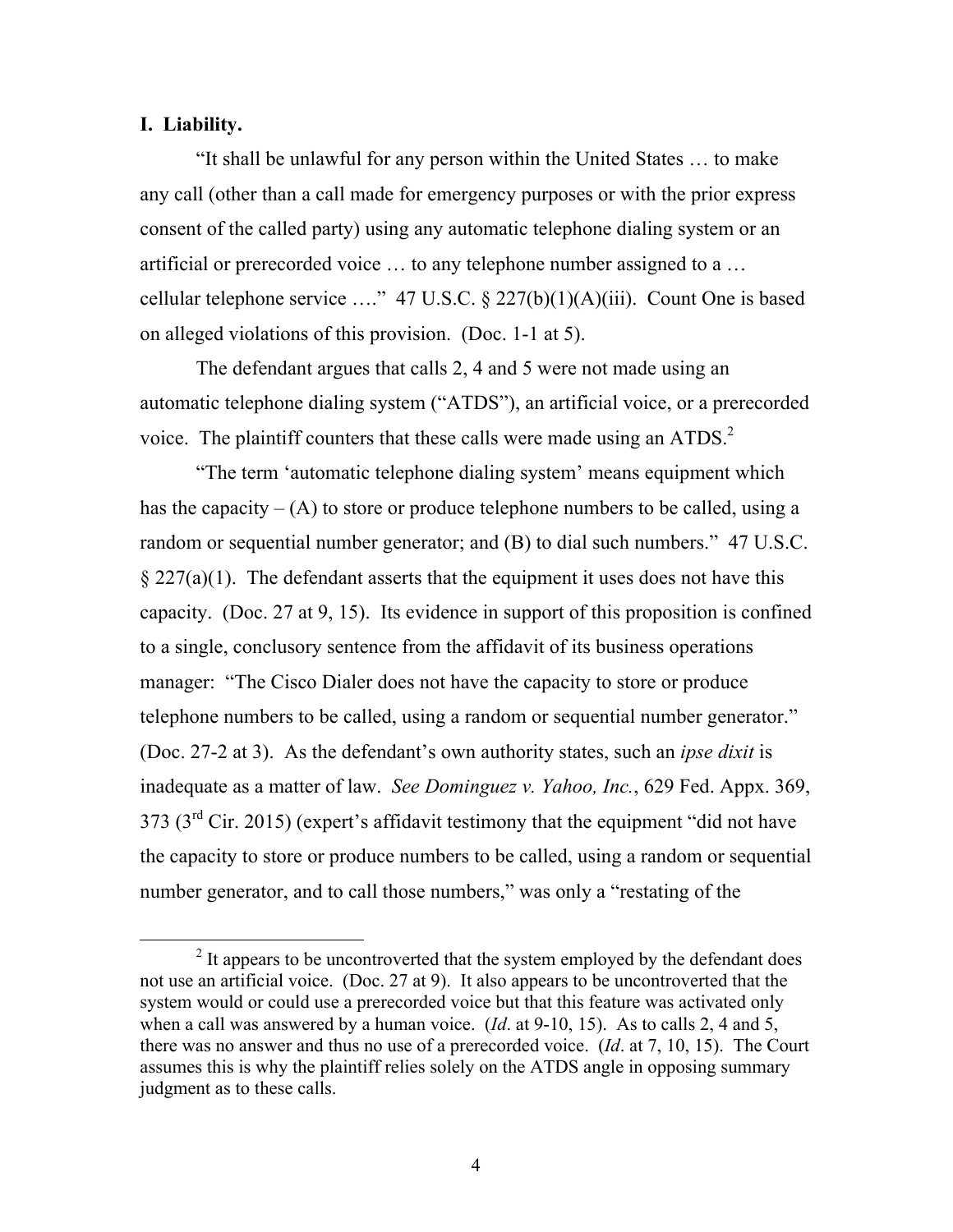statutory definition amount[ing] to nothing more than a legal conclusion couched as a factual assertion"). Because the defendant has not carried its initial burden, its motion must be denied, and the plaintiff's showing need not be considered. *Mullins*, 228 F.3d at 1313; *Fitzpatrick*, 2 F.3d at 1116; *Clark*, 929 F.2d at 608.

The defendant acknowledges that, in addition to the strict language of Section 227(a)(1), "the FCC has expanded the definition of an ATDS to include calling equipment having as its basic function the capacity to dial numbers without human intervention." (Doc. 27 at 15).<sup>3</sup> The defendant seeks to negate this means of showing an ATDS with its affiant's statement that "[h]uman intervention was involved in all aspects of making Call Nos. 2, 4, and 5." (Doc. 27-2 at 3; Doc. 27 at 9, 15). The statement fails to carry the defendant's initial burden for several reasons.

First, the affiant's statement is as conclusory a parroting of a legal standard as is his denial that the equipment satisfies the specific language of Section  $227(a)(1)$ . Second, the defendant acknowledges that the standard is whether the equipment has the *capacity* to dial numbers without human intervention, yet the affiant does not address capacity but only the actual events surrounding three particular telephone calls.

Even had the defendant carried its initial burden with respect to the FCC gloss, in its reply brief the defendant injects excerpts from the affiant's deposition that contradict his affidavit. According to the witness's deposition, the equipment (not any human) "select[s] the phone number and press[es] the keyboard." (Doc. 35-1 at 3). Since selecting the phone number and pressing the keyboard are presumably "aspects of making" calls, the defendant has controverted its own evidence.

<sup>&</sup>lt;sup>3</sup> The defendant notes that the FCC's order is on appeal but does not ask the Court, on that or any other basis, to ignore the order as a potential basis of liability. The time to make such a request has now passed for all purposes in this litigation.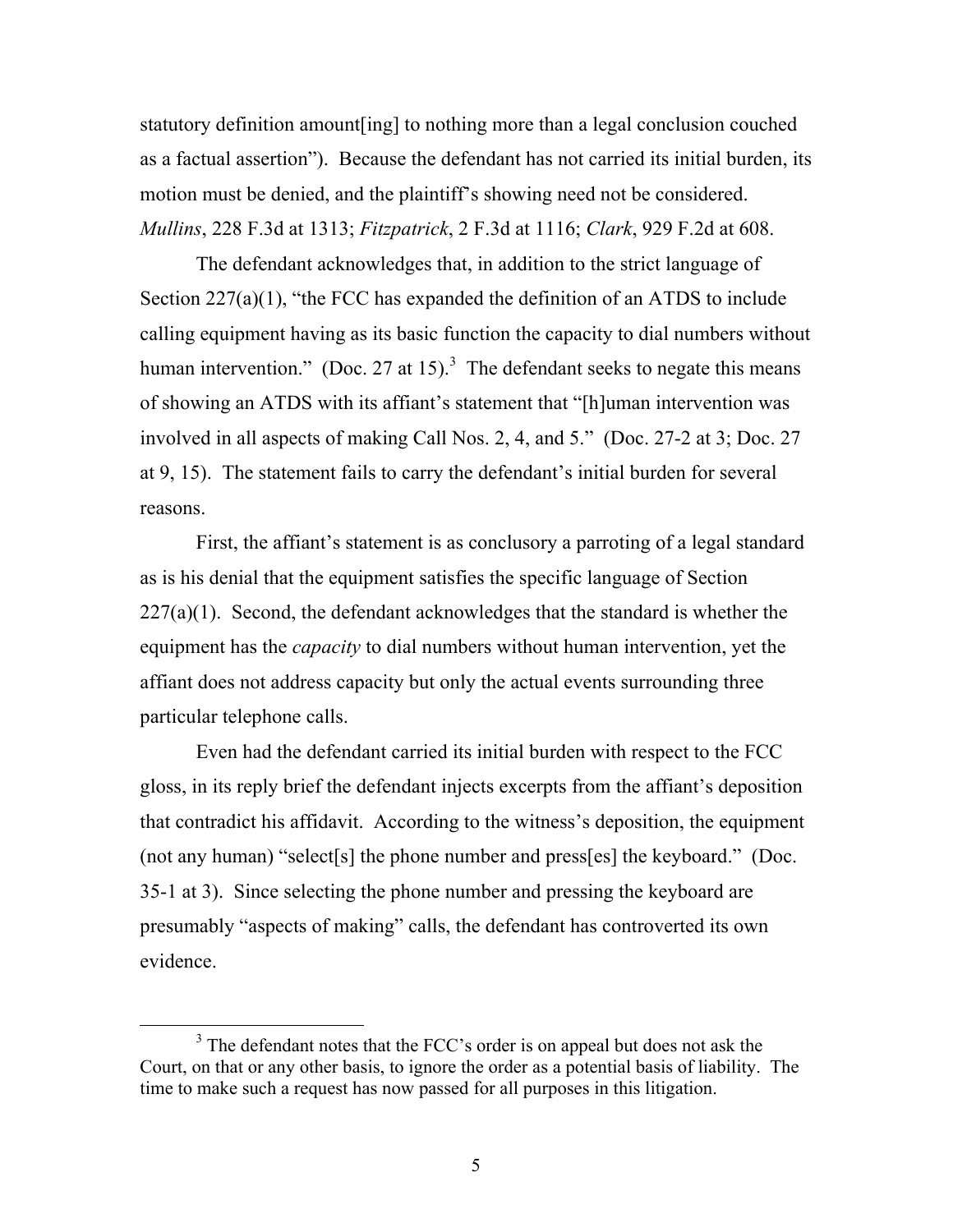#### **II. Treble Damages.**

Section 227(b)(3) extends discretion to the Court to award treble damages "[i]f the court finds that the defendant willfully or knowingly violated this subsection …." The defendant argues that, even if it is subject to liability under the Act, it is not subject to treble damages. (Doc. 27 at 16).

The defendant asserts that treble damages may be awarded only as to calls "made after the caller was put on explicit notice that the caller was calling the wrong number." (Doc. 27 at 16). The defendant relies on what its affiant calls "DISH's internal Account Memos for DISH's customer account" ("Memos") for a particular period. (Doc. 27-2 at 4). The defendant points to an entry from August 18, 2015 stating that "NON DISH CUSTOMER KEEPS GETTING CALLS IN REGARDS THIS ACCT." (Doc. 27-7 at 2). The defendant says it "first learned" it was calling the plaintiff rather than its customer on this date. (Doc. 27 at 10, 16).<sup>4</sup> Because calls 2, 4 and 5 all occurred before August 18, 2015, (*id*. at 7), the defendant concludes it cannot be exposed to an award of treble damages. (*Id*. at 16).

Once again, the defendant's presentation does not satisfy its initial burden on motion for summary judgment. The defendant has offered no affidavit supporting counsel's insistence in brief that the defendant "first learned" it was calling the wrong number on August 18; instead, the defendant simply invites the Court to assume that, since August 18 is the earliest date its records *reflect* its awareness, August 18 must be the earliest date it *possessed* such awareness. That may be one reasonable inference from the defendant's evidence, but it is not the only one; it is equally plausible that the defendant knew previously that it was calling the wrong number but simply failed to make a notation to that effect. Thus, the defendant's evidence does not negate an element of the plaintiff's case for

<sup>&</sup>lt;sup>4</sup> According to the defendant, the customer's cell number was erroneously entered in the defendant's records as the plaintiff's number. (Doc. 27 at 1, 6).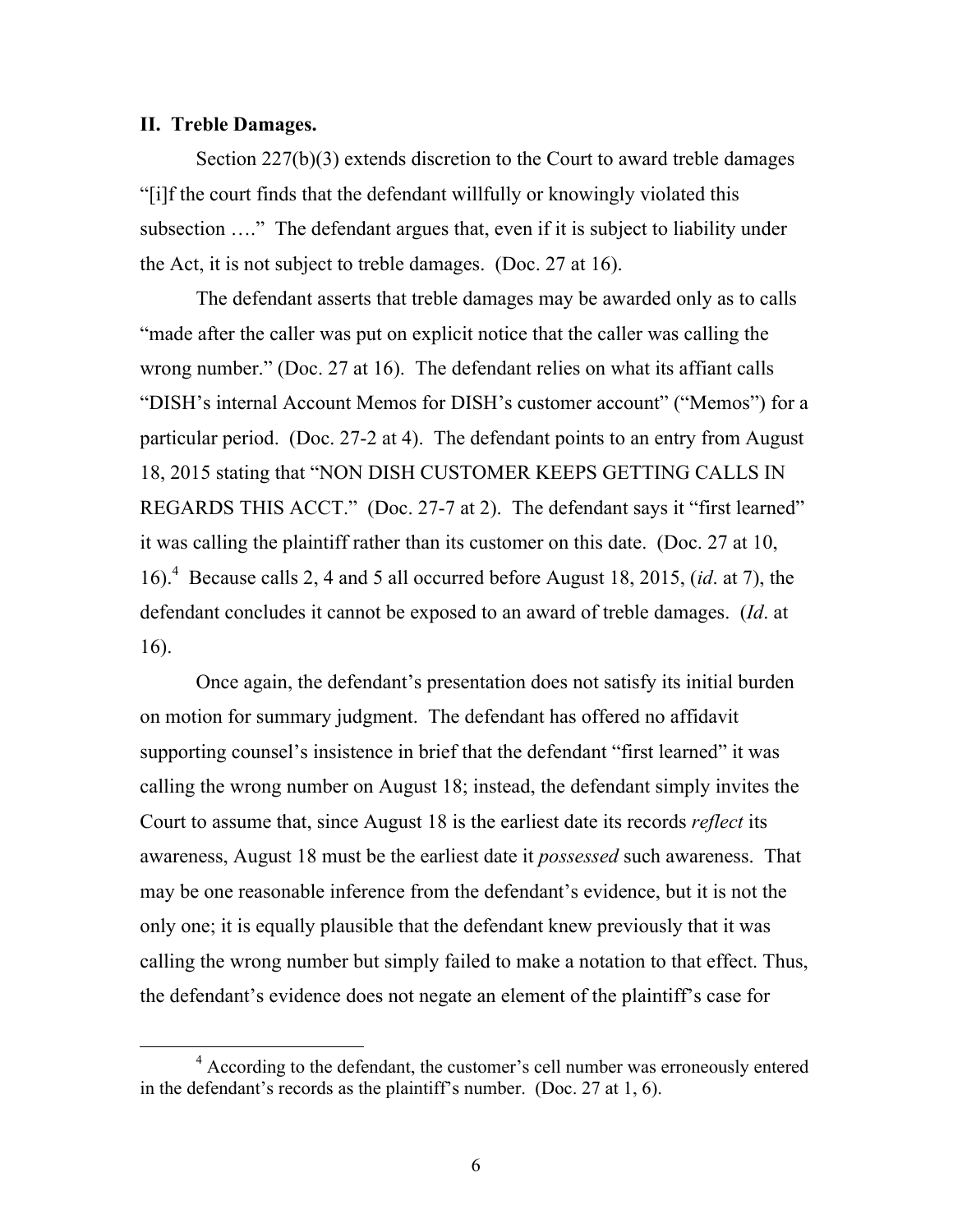treble damages and so does not carry the defendant's initial burden. As a consequence, its motion for summary judgment as to treble damages must be denied.

Even had the defendant met its initial burden, the plaintiff's evidence would create a genuine issue of material fact. According to the plaintiff's evidence, she received a call on July 31, 2015 from a gentleman calling "to confirm the service call" regarding "satellite television apparatus." The plaintiff told him, "I'm not this person. Please remove my number from the account." (Doc. 27-3 at 6-7). This is call 1, (Doc. 27 at 7), so it preceded calls 2, 4 and 5.

In its reply brief, the defendant points out that this call was not made from the toll-free number associated with calls 2, 4 and 5 but from (251) 287-0517. (Doc. 35 at 10; Doc. 27 at 7). The defendant then notes that, according to its affiant, "DISH does not own, use, or control the telephone number 251-287- 0517," has "never made a telephone call from" this number, and "does not know to whom the '0517 number … belongs." (Doc. 27-2 at 3). Moreover, the defendant notes that calls 2, 4 and 5 were for installation, not service, so the purpose of call 1 is inconsistent with the purpose (per the affiant) of the calls from the defendant's toll-free number. (Doc. 35 at 11). Finally, the plaintiff did not testify that the caller identified himself as a DISH representative. (*Id*. at 10-11).

The defendant's evidence and argument, however, could not eliminate the fact issue raised by the plaintiff's evidence even had the defendant not already lost its motion for failure to meet its initial burden. The caller may not have identified himself as associated with DISH, but he did call regarding "satellite television apparatus," which pretty well narrows the field of possible entities. The caller may have discussed a "service" appointment as opposed to an "installation" appointment, but this hardly raises an eyebrow, given that Memos reflects the customer had been a customer since at least February 2013 and that the customer in fact received a "technician visit" on August 14, 2015 after his "refusal to troubleshoot." (Doc. 27-7 at 3, 11). Memos also draws into question the affiant's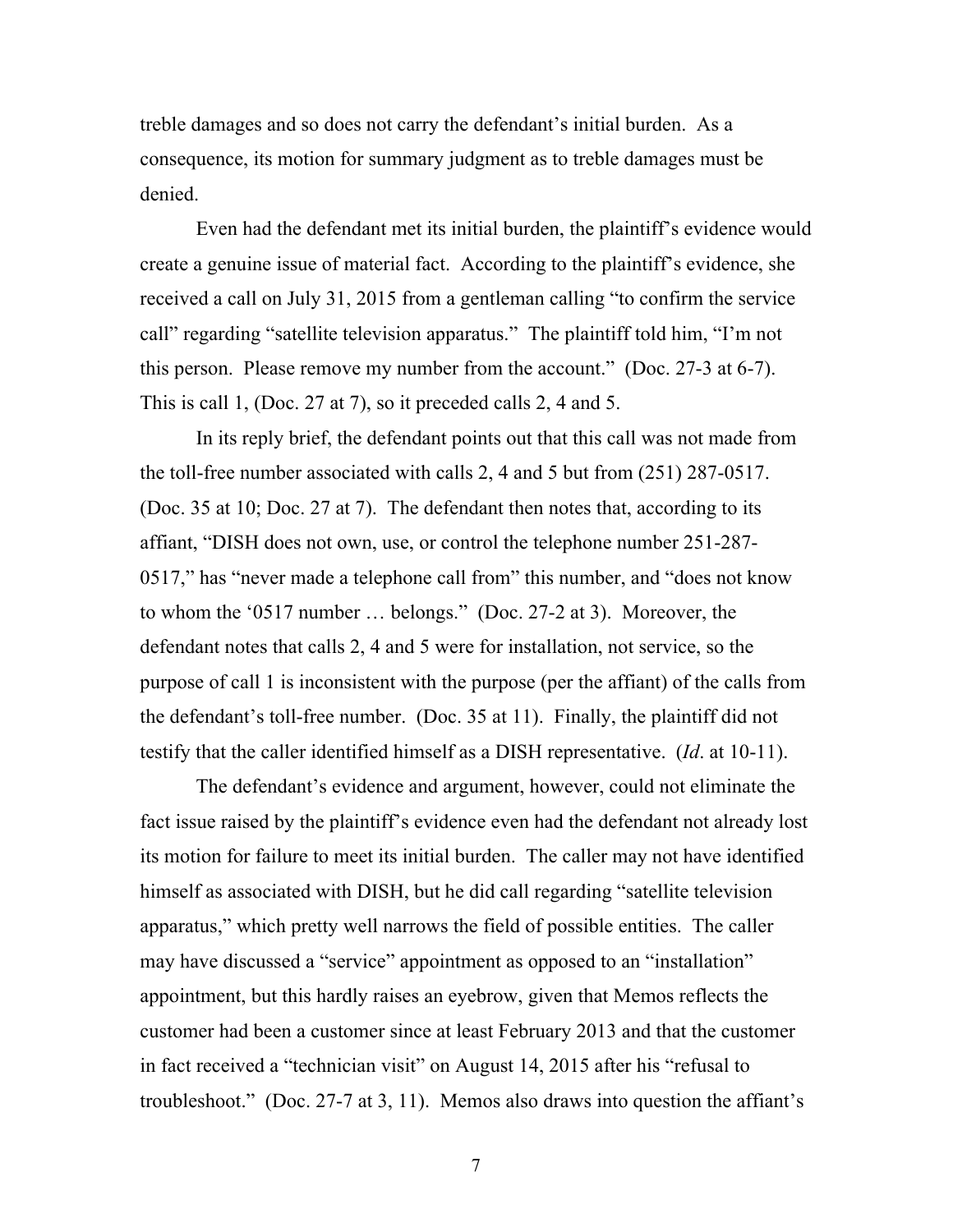denial of any connection between (251) 287-0517 and the defendant, since it reflects that, on July 31, 2015 (the day of call 1), a "service call" was "cancelled per customer request." (*Id*. at 3). Perhaps it is just coincidence that the plaintiff received a call on July 31 confirming a satellite TV service call while the defendant's internal records reflect the customer cancelled a satellite TV service call on the same date, but the evidence supports an inference that the caller on call 1 was sufficiently associated with the defendant that his knowledge constitutes the defendant's knowledge.

## **III. Plaintiff's Request for Summary Judgment.**

The Magistrate Judge established a deadline for filing dispositive motions of April 15, 2016, later extended to May 20, 2016. (Docs. 12, 25). The plaintiff, unlike the defendant, filed no dispositive motion. Instead, embedded within her response filed June 17, 2016 is a request that the Court enter summary judgment in her favor with respect to call 6. (Doc. 30 at 7-8). The request is procedurally improper, both because it is not in the form of a motion<sup>5</sup> and because it was made long after the deadline for seeking such relief. $6$  Accordingly, the defendant's motion to strike the plaintiff's request, (Doc. 36), is **granted**.

<sup>&</sup>lt;sup>5</sup> "A request for a court order must be made by motion." Fed. R. Civ. P. 7(b)(1).

<sup>&</sup>lt;sup>6</sup> "We recognize that district courts enjoy broad discretion in deciding how best to manage the cases before them." *Chudasama v. Mazda Motor Corp*., 123 F.3d 1353, 1366  $(11<sup>th</sup> Cir. 1997)$ . The Eleventh Circuit has repeatedly employed this rule to uphold trial courts' enforcement of deadlines. *E.g., School Board of Collier County v. K.C.*, 285 F.3d 977, 981-82 (11th Cir. 2002) (untimely expert testimony); *Enwonwu v. Fulton-DeKalb Hospital Authority*, 286 Fed. Appx. 586, 595  $(11<sup>th</sup> Cir. 2008)$  (untimely motion for summary judgment); *Edman v. Marano*, 177 Fed. Appx. 884, 886 (11<sup>th</sup> Cir. 2006) (untimely request for mental examination); *cf. Chapman v. AI Transport*, 229 F.3d 1012,  $1027$  ( $11<sup>th</sup>$  Cir. 2000) (en banc) ("Parties opposing summary judgment are appropriately charged with the responsibility of marshaling and presenting their evidence before summary judgment is granted, not afterwards."). The underlying principles are clear. "[I]n order to ensure the orderly administration of justice, [a trial court] has the authority and responsibility to set and enforce reasonable deadlines." *Lowe's Home Centers, Inc. v. Olin Corp.*, 313 F.3d 1307, 1315 ( $11<sup>th</sup>$  Cir. 2002). Accordingly, "[d]eadlines are not